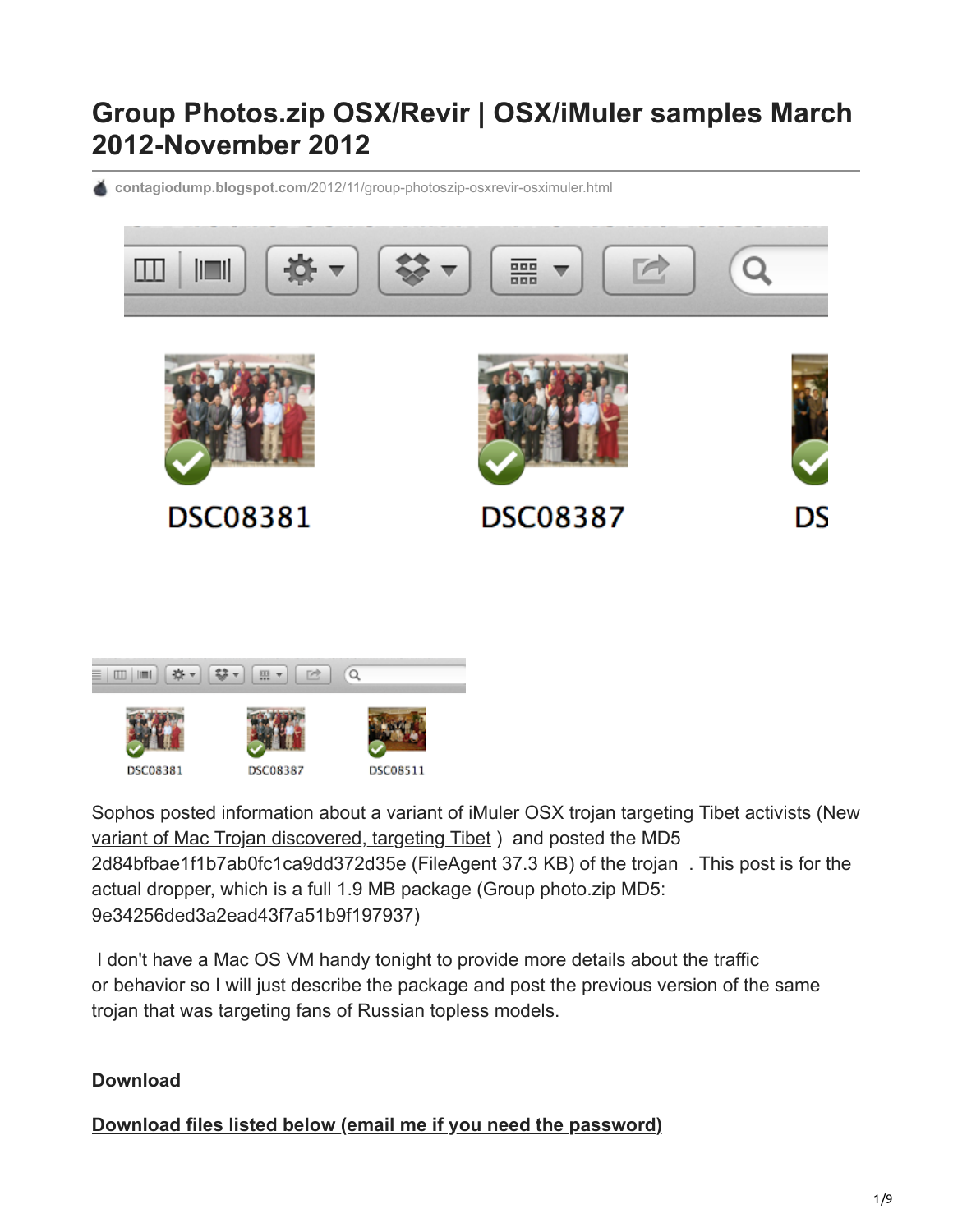

File: Group photo.zip Size: 1976395 MD5: 9E34256DED3A2EAD43F7A51B9F197937



OSX/iMuler 2012-03 img. by ESET



March 2012

Read: **ESET OSX/Imuler updated: still a threat on Mac OS X** 

- 1. 7dba3a178662e7ff904d12f260f0fff3 (Installer)
- 2. 9d2462920fdaed5e360875fb0cf8274f (malicious payload))
- 3. D029E0D44F07F9F4566B0FCE93D8A17E (payload variant)
- 4. e00a280ad29440dcaab42ad093bcaafd (uploader module)

## **File Information**

Just like [the previous version of iMuler](http://blog.eset.com/2012/03/16/osximuler-updated-still-a-threat-on-mac-os-x), this trojan hides inside a zip package with application bundle files .app disguised as photos. Default installation of Mac OS will show those app files like any images files - see above. Clicking on them to expand would install the trojan. The screenshot made from Windows and list of files shows clearly that these are not just images.

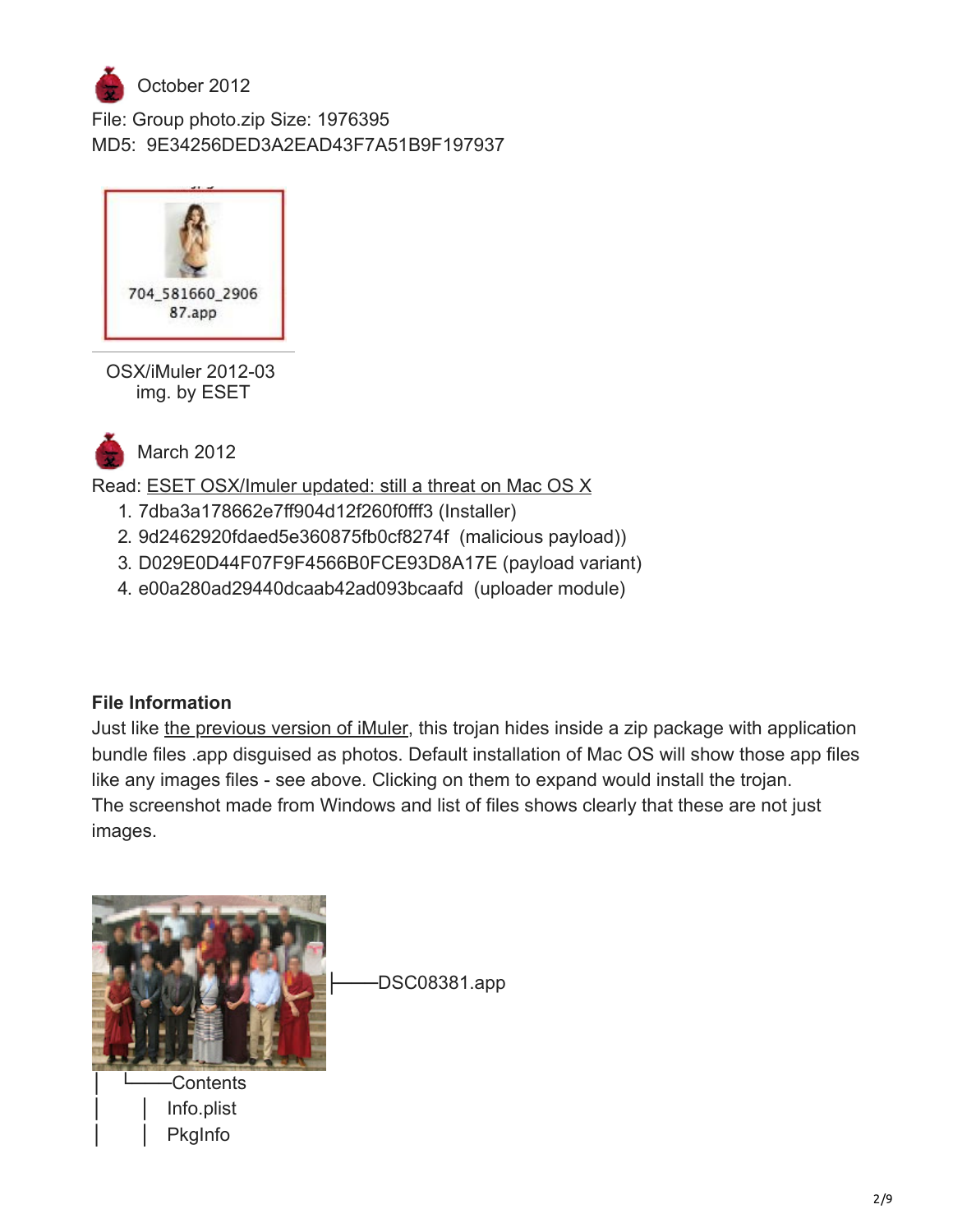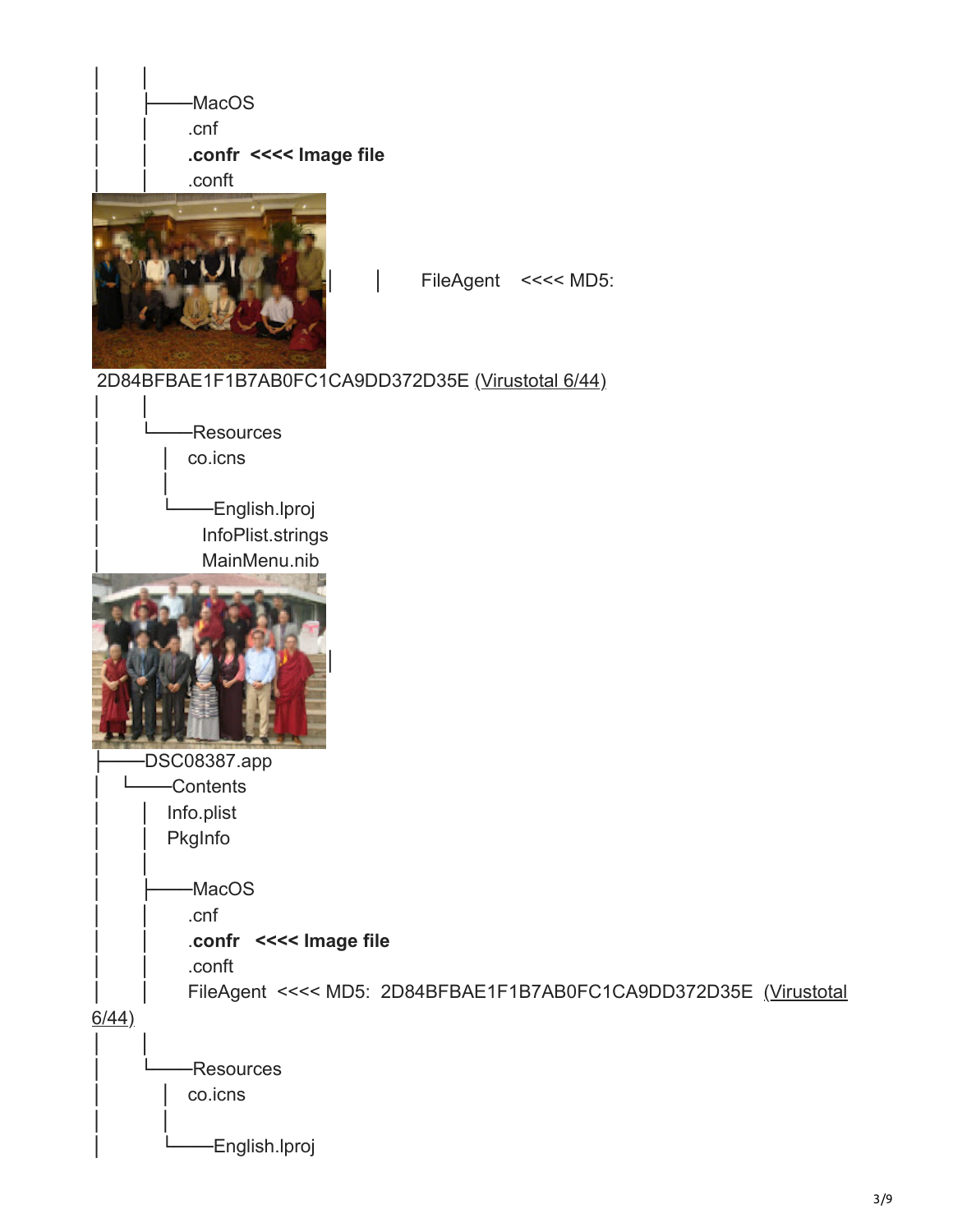

File: FileAgent MD5: 2d84bfbae1f1b7ab0fc1ca9dd372d35e Size: 38212

Ascii Strings:

--------------------------------------------------------------------------- \_\_PAGEZERO \_\_TEXT \_\_text \_\_TEXT

\_\_cstring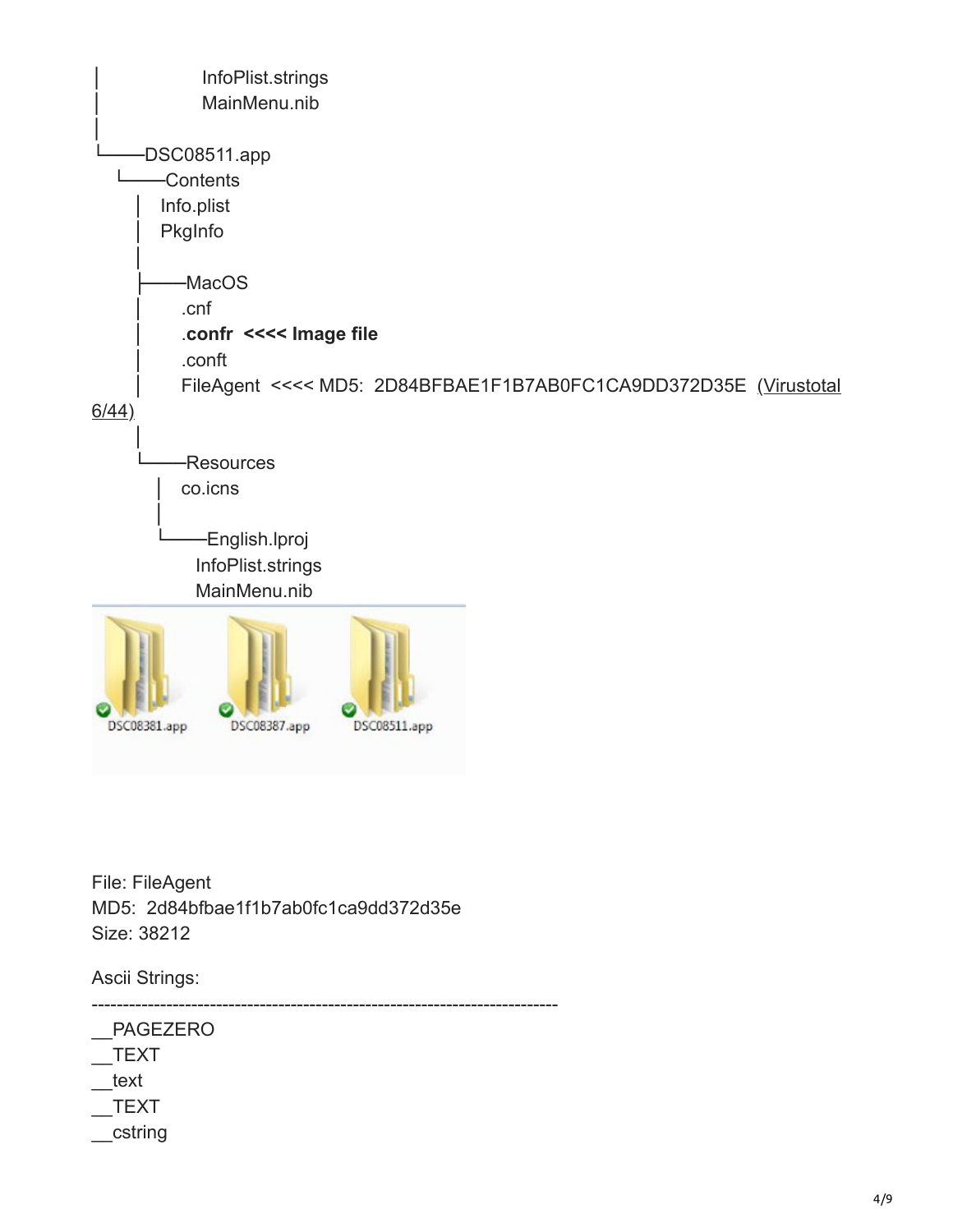\_\_TEXT DATA \_\_data \_\_DATA \_\_dyld \_\_DATA \_\_OBJC \_\_image\_info \_\_OBJC \_\_IMPORT \_\_jump\_table \_\_IMPORT \_\_LINKEDIT /usr/lib/dyld /System/Library/Frameworks/Cocoa.framework/Versions/A/Cocoa /usr/lib/libcrypto.0.9.7.dylib /usr/lib/libgcc\_s.1.dylib /usr/lib/libSystem.B.dylib FILE AGEN **TVer** .conf .conf .cnf TMPA AABBf /tmp /Spo tligf /tmpf TMPA AABBf rm rf " /tmp /tmp/Spotlight /tmp/Spotlight& /tmp/launch-ICS000 #!/bin/sh open " dyld stub binding helper \_\_dyld\_func\_lookup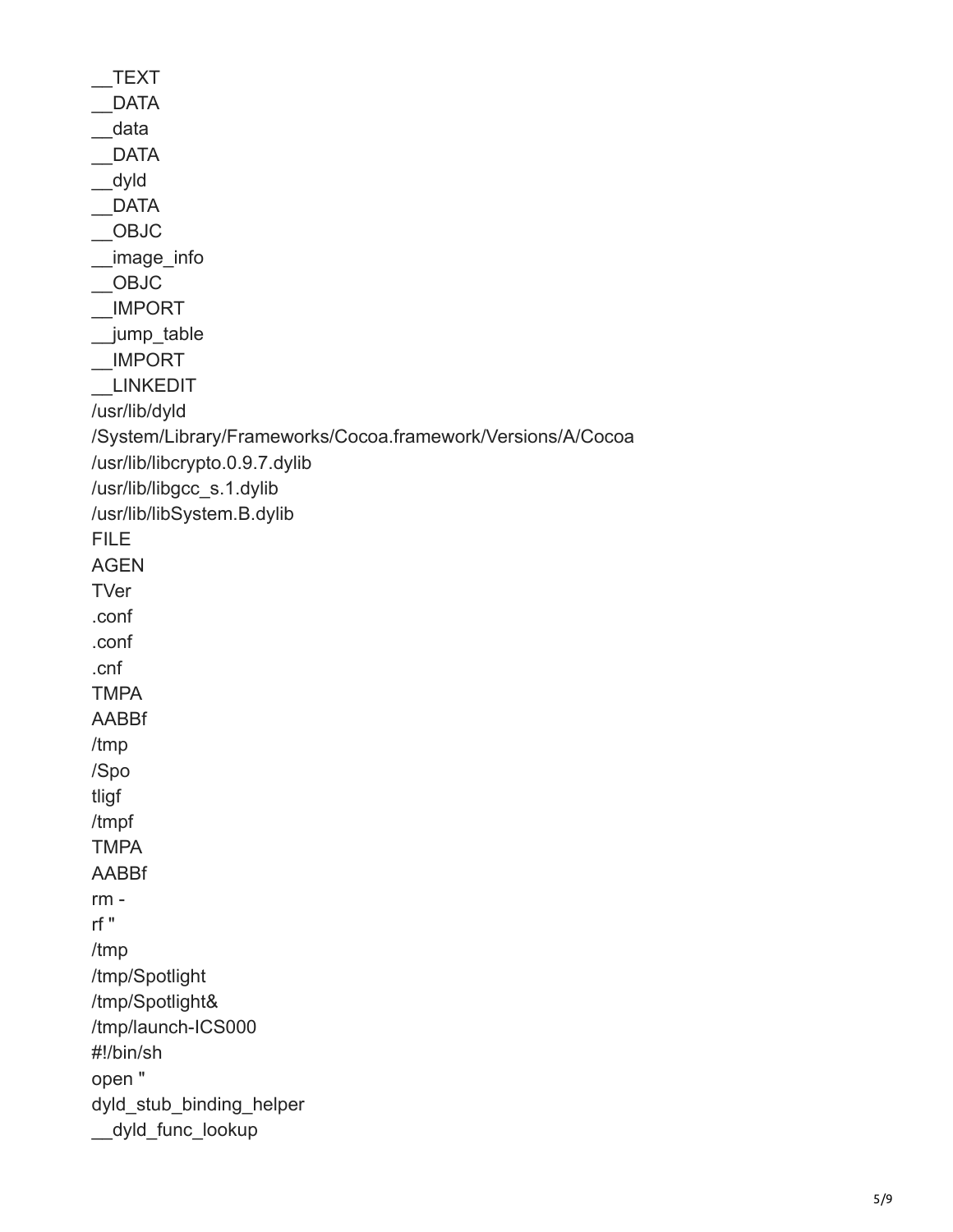```
_init_daemon
_encryptFile
_copyfile
_main
_NXArgc
_NXArgv
___progname
__mh_execute_header
_environ
start
\_RC4_RC4_set_key
_access
_chdir
_chmod$UNIX2003
_close$UNIX2003
_exit
_fclose
_fopen
_fork
_fread
_free
_fwrite$UNIX2003
_malloc
_memset
_setsid
_strcat
_strcpy
_strlen
_system$UNIX2003
_umask
/Users/imac/Desktop/macback/FileAgent/main.m
/Users/imac/Desktop/macback/FileAgent/build/FileAgent.build/Release/FileAgent.build/Objects-
normal/i386/main.o
_init_daemon
_encryptFile
_copyfile
_main
8__PAGEZERO
TEXT
 __text
 __TEXT
```

```
6/9
```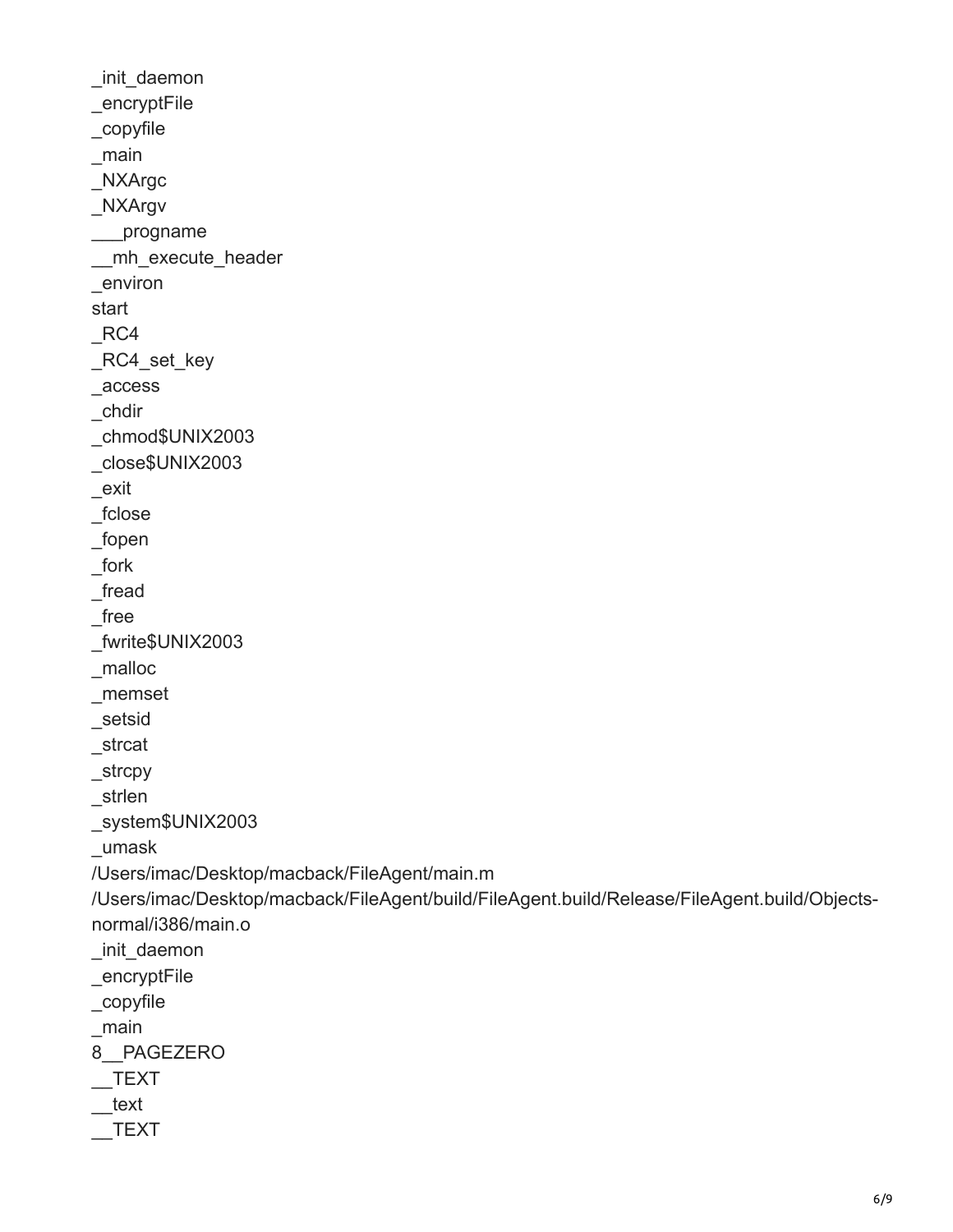symbol stub1 \_\_TEXT \_\_cstring  $Text$ \_\_DATA \_\_data \_\_DATA \_\_dyld \_\_DATA la symbol ptr \_\_DATA |\_\_OBJC \_\_image\_info \_\_OBJC 8\_\_LINKEDIT /usr/lib/dyld /System/Library/Frameworks/Cocoa.framework/Versions/A/Cocoa /usr/lib/libcrypto.0.9.7.dylib /usr/lib/libgcc\_s.1.dylib /usr/lib/libSystem.B.dylib +x8B P8`( x8`( #x|~ /tmp FILEAGENTVer1.0 .confr .conft .cnf TMPAAABBB /tmp/Spotlight /tmp/Spotlight& /tmp/ /tmp/launch-ICS000 #!/bin/sh open " rm -rf " dyld stub binding helper \_\_dyld\_func\_lookup \_init\_daemon \_encryptFile \_copyfile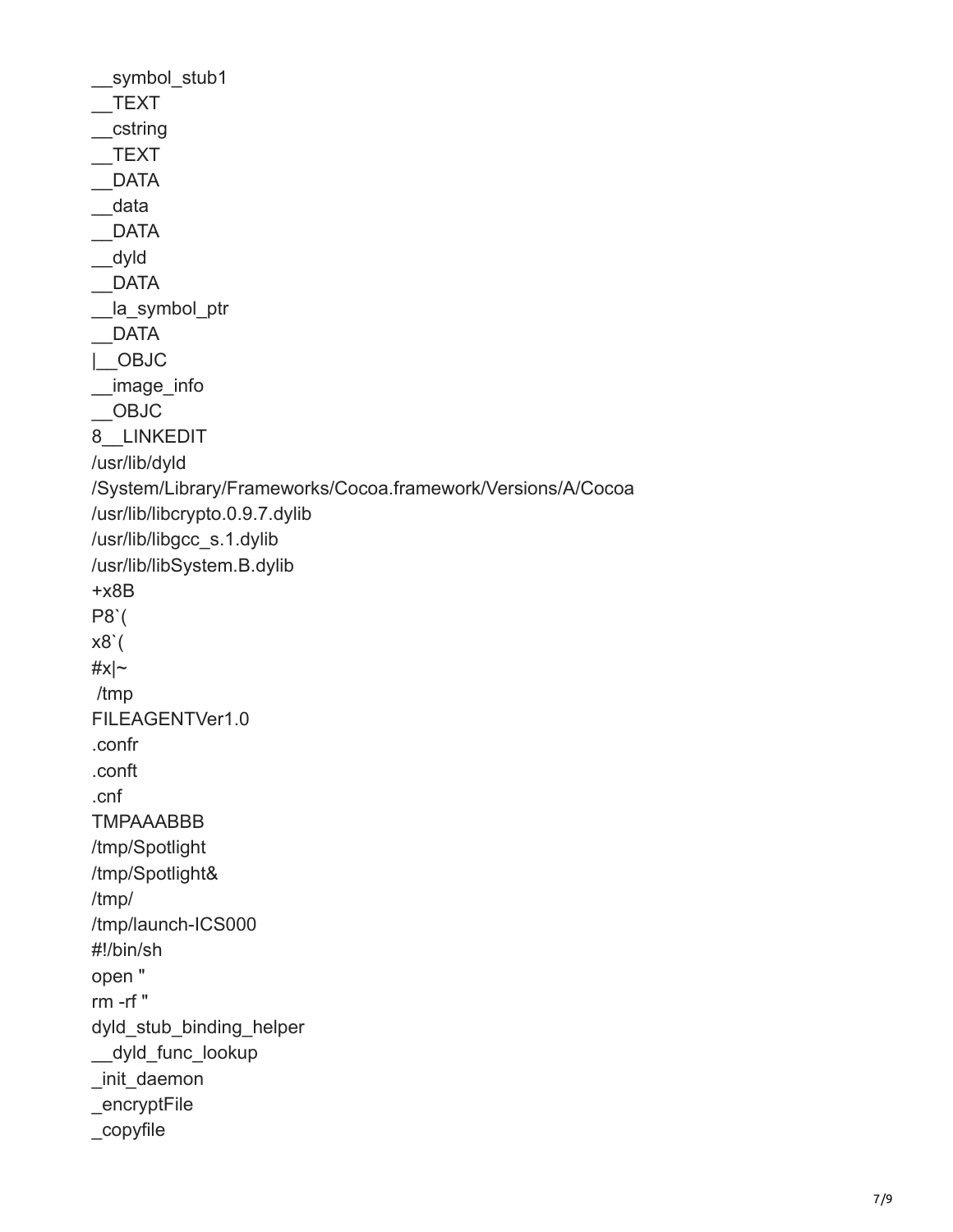\_main \_NXArgc \_NXArgv \_\_\_progname \_\_mh\_execute\_header \_environ start  $RC4$ \_RC4\_set\_key \_access \_chdir \_chmod\$UNIX2003 \_close\$UNIX2003 \_exit \_fclose \_fopen \_fork \_fread \_free \_fwrite\$UNIX2003 \_malloc \_memset \_setsid \_strcat \_strcpy \_strlen \_system\$UNIX2003 \_umask /Users/imac/Desktop/macback/FileAgent/main.m /Users/imac/Desktop/macback/FileAgent/build/FileAgent.build/Release/FileAgent.build/Objectsnormal/ppc/main.o \_init\_daemon \_encryptFile \_copyfile \_main Unicode Strings: ---------------------------------------------------------------------------

**Automatic scans**